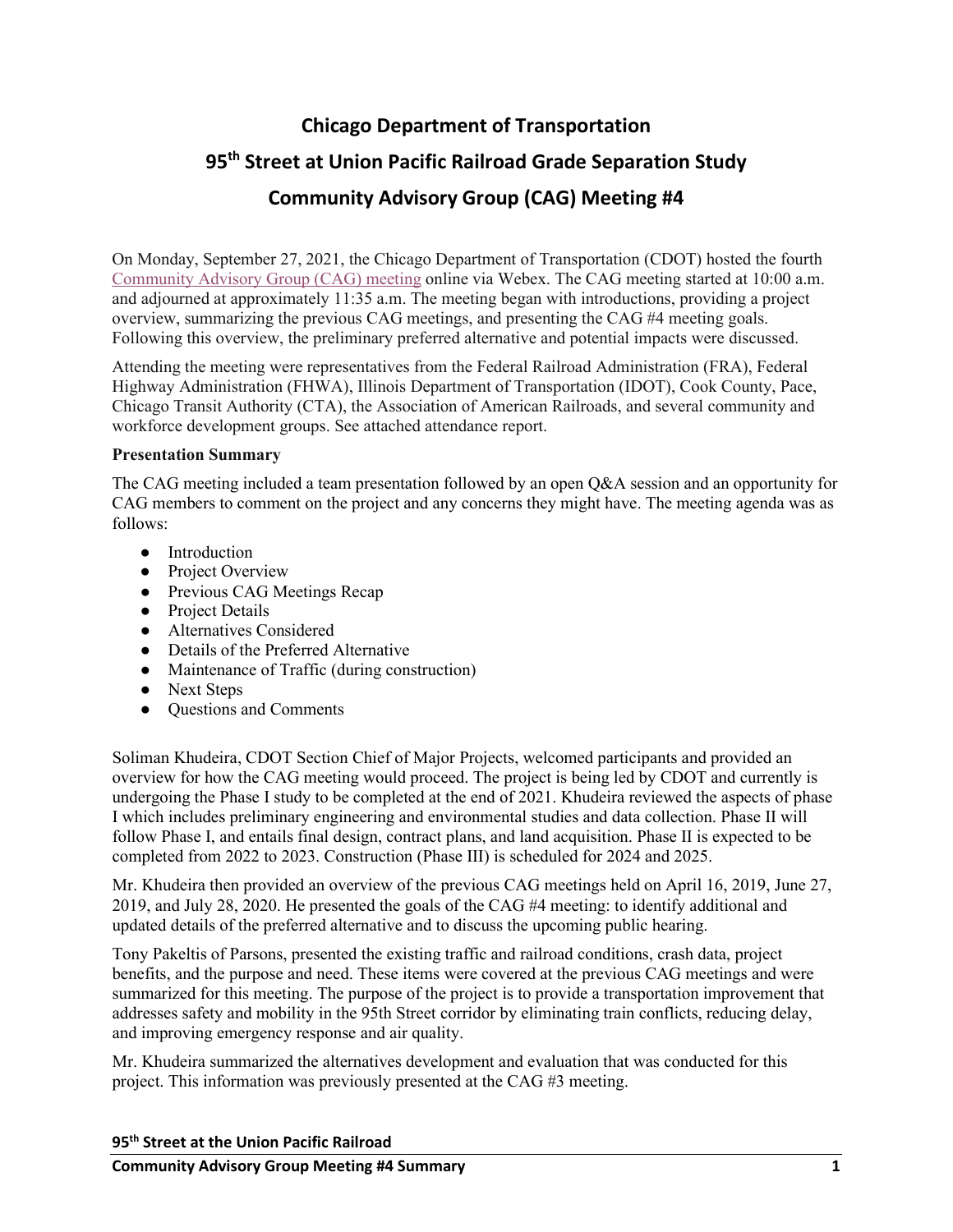#### **Alternatives Considered**

- 1. No Build
- 2. Eliminate UPRR Crossing
- 3. Railroad over 95th St
- 4. Railroad under 95th St
- 5. 95th Street over railroad
- **6. 95th Street under railroad**
- 7. 95th Street under railroad with Offset Alignment
- **8. Hybrid**

# **Feasible Alternatives**

Based on initial evaluation, Alternative 6 (95th Street under Railroad) and Alternative 8 (Hybrid) were identified as feasible alternatives that were the more cost effective with fewer impacts than the others.

Alternative 6, 95th Street would be grade separated under the railroad by lowering the profile of 95th Street. 95th Street would remain on its existing centerline alignment. The railroad would remain at its same location horizontally and vertically.

With Alternative 8, 95th Street and the railroad would be grade separated by raising the railroad by 11 feet and lowering 95th Street by 11 feet. 95th Street would remain on its existing centerline alignment.

#### **Evaluation of Feasible Alternatives**

Both feasible alternatives were evaluated based upon performance, acceptance, and cost. In terms of the performance criteria, both alternatives would eliminate the conflicts between trains and vehicles. However, the evaluation proved alternative 6 to be a better alternative in terms of minimizing disruptions to 95th Street transportation as well as freight and passenger trains during construction; minimizing environmental resources impacts; and accommodating adjacent stakeholder and railroad access. The alternatives have similar right-of-way impacts.

In terms of the acceptance criteria, Alternative 6 is a better alternative for enhancing the project corridor appearance and facilitating construction with minimal disruptions. Alternatives 6 and 8 are similar in terms of minimizing overall impacts and accommodating pedestrian and cyclist traffic along 95th Street.

In terms of cost, Alternative 6 has a lower estimated construction cost compared to Alternative 8.

# **Identification of Preferred Alternative**

After evaluation, Alternative 6 was identified as the preferred alternative for the following reasons:

- Best achieved improving safety and mobility while limiting overall community impacts
- Avoids impacts to the  $97<sup>th</sup>$  Street at-grade railroad crossing and adjacent residential properties
- Avoids noise impacts and noise barrier along railroad corridor
- Avoids raising the railroad and creating visual barrier
- Avoids long-term impacts to railroad operations

# **Elements of Preferred Alternative:**

The following summarizes the main elements of the preferred alternative.

- Maintain two 12-foot lanes in each direction
- Provide 12-foot flushed center median with left turn lanes at Eggleston Avenue and Harvard Avenue
- Provide new railroad bridge over  $95<sup>th</sup>$  Street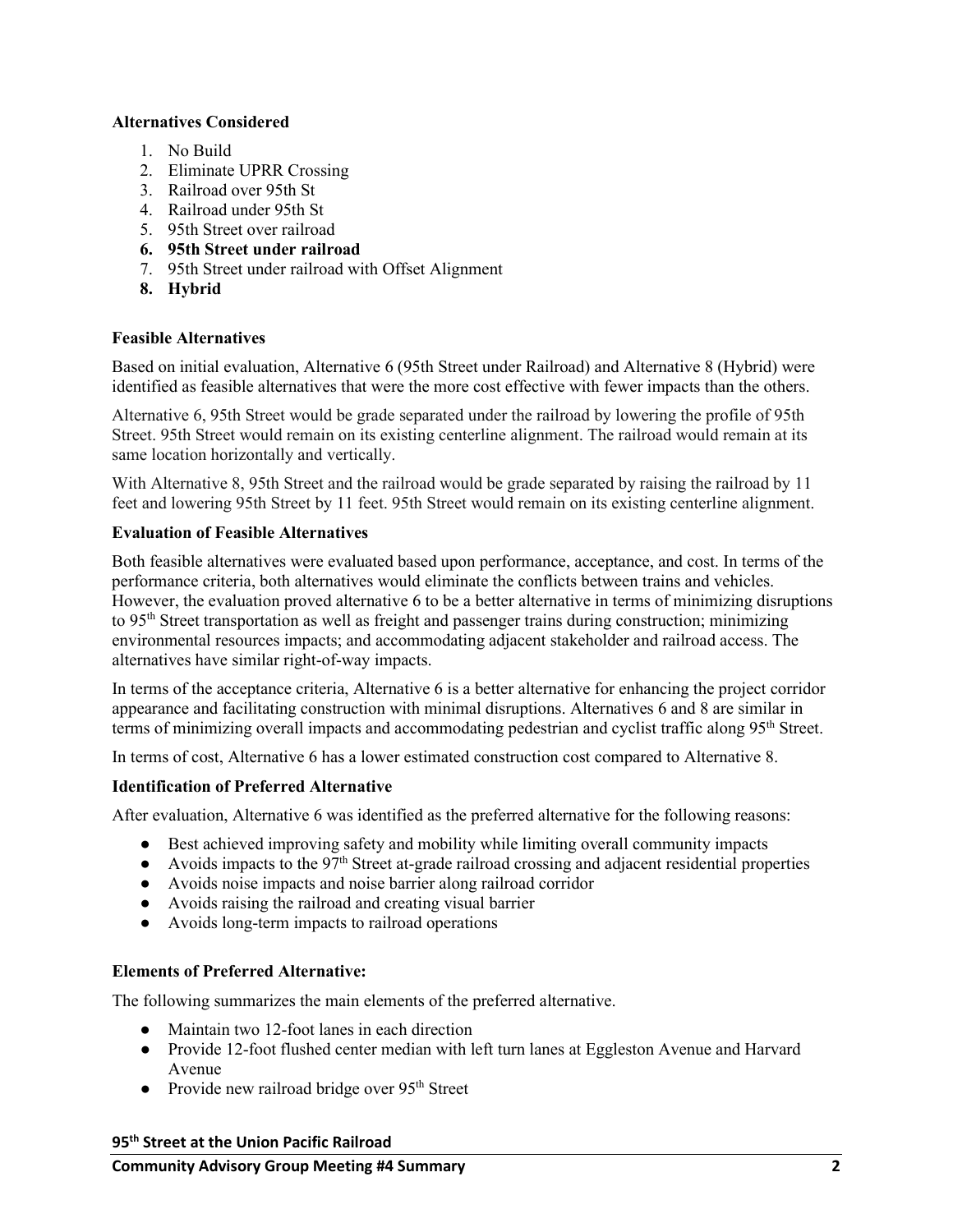- $\bullet$  Provide retaining walls along 95<sup>th</sup> Street
- Provide new sidewalks
- Provide new pedestrian signal at Eggleston Avenue Rectangular Rapid Flashing Beacon
- Provide roadway lighting
- Provide pump station

To assist pedestrian movement near Trinity United Church of Christ and to improve pedestrian safety, a Rectangular Rapid Flashing Beacon is proposed. The flashing beacon is activated by a push button and alerts motorists that pedestrians are crossing. Potential crosswalk treatments will be evaluated during Phase II design to determine the best treatment.

#### **Summary of Impacts**

- Displacements/Relocation
- Closed Access
	- Eggleston East
	- Trinity United Church of Christ parking lot east access
- Construction Impacts
	- $\circ$  Fernwood Parkway Park Easement Section 4(f)
	- Trinity United Church of Christ parking lot south side of 95<sup>th</sup> Street
- No Impacts Anticipated
	- Natural resources
	- Historic resources
	- Noise
	- $\circ$  Air quality

# **Potential Right of Way Impacts**

Right-of-way impacts are classified into three categories:

- **Temporary Easements (TE)**
	- Ownership retained by property owner
	- Purchased for specific term for completion of construction
- **Permanent Easements (PE)**
	- Ownership retained by property owner
	- DOT allowed access to property for maintenance of facilities
- **Fee Simple (Partial or Full Take)**
	- Acquisition of all rights and interests of Real Property

Temporary and/or permanent easements would be required from the following properties:

- Trinity United Church of Christ Parking (south side of 95<sup>th</sup> Street)
- Trinity United Church of Christ Garden/Storage
- Trinity United Church of Christ
- Fernwood Parkway Park
- Union Pacific Railroad
- Lowden Homes
- St. Matthew Gordon AME Church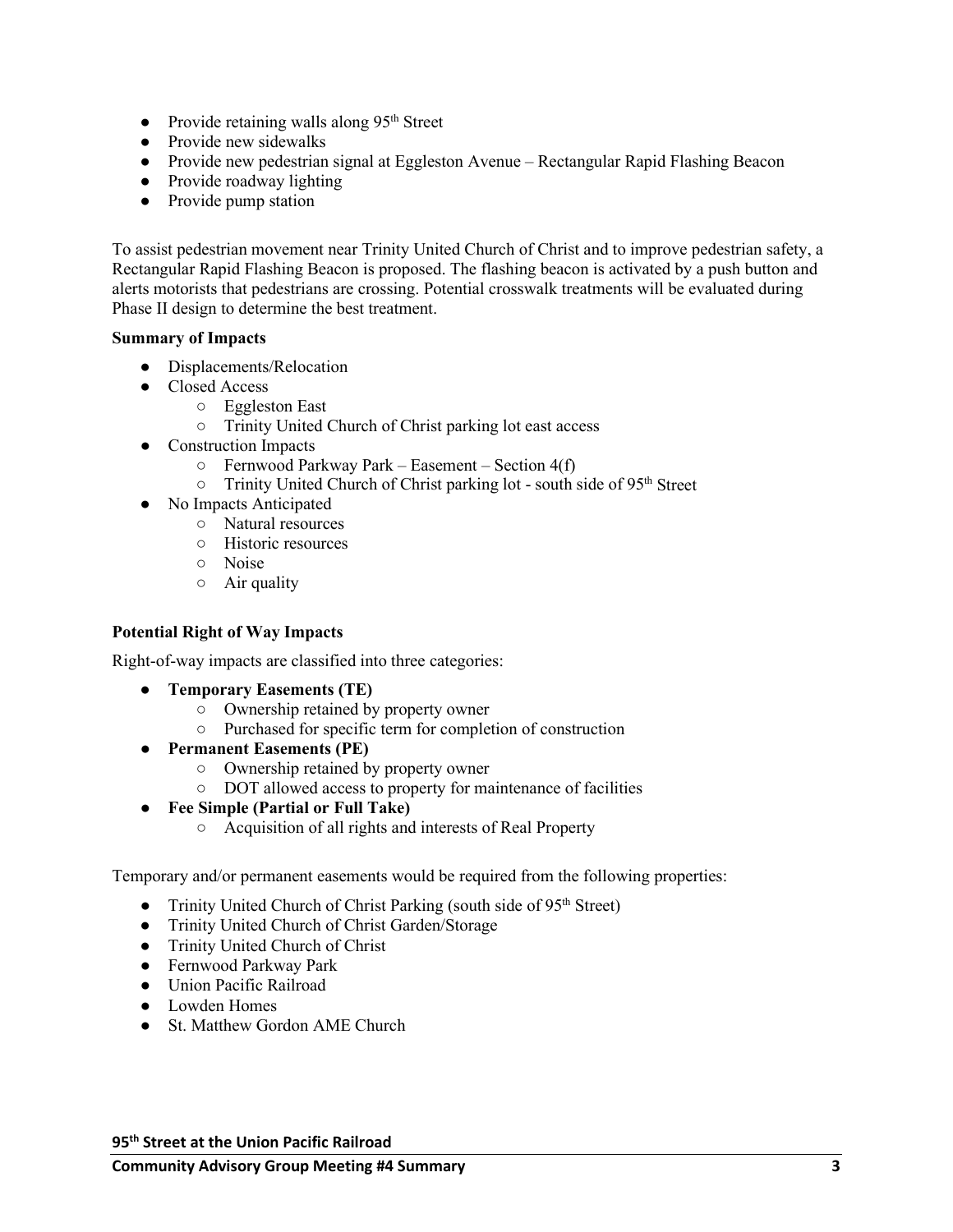Permanent acquisition would be required from the following properties:

- Allstate Office Building
- Trinity United Church of Christ Administration Office
- ABC Learning Center
- $\bullet$  Durham Realty/A+P Tax
- Nywele Salon
- The Universal Church
- Park Island Jerk Chicken/Forever Photography
- Three single-family residences
- Several vacant buildings and lots

#### **Maintenance of Traffic**

Tony Pakeltis introduced the proposed methods to maintain traffic during construction, and Patrick Smith of Parsons provided additional details regarding the options considered.

# **Traffic Shift Option (Preferred):**

- Temporarily shifts vehicles south of the existing  $95<sup>th</sup>$  Street right-of-way
- Involves constructing temporary pavement to accommodate two lanes in each direction with a 25 mph posted speed limit
- Reduces traffic impacts; results in some additional right-of-way impacts

#### **Detour Option:**

- Total detour distance traveled is approximately 3 miles
- No additional right-of-way impacts

Given the high volume of traffic on 95<sup>th</sup> Street, the traffic shift option is preferred. Detours might be required for short periods of time during construction of the project.

#### **Next Steps**

- CAG Meeting summary to follow
- Public Hearing: Fall 2021
- Complete Project Development Report: Fall 2021
- Obtain Design Approval (Completion of Phase I): End of 2021

# **Public Hearing**

The current plan for the public hearing was summarized during the meeting:

- Target date: Fall 2021
- Potentially a Virtual Public Hearing
	- Presentation
	- Formal comments provided by public
- If it is a Virtual Public Hearing, other opportunities to provide comment will be considered, such as:
	- Online at the project website
	- In person at local community facility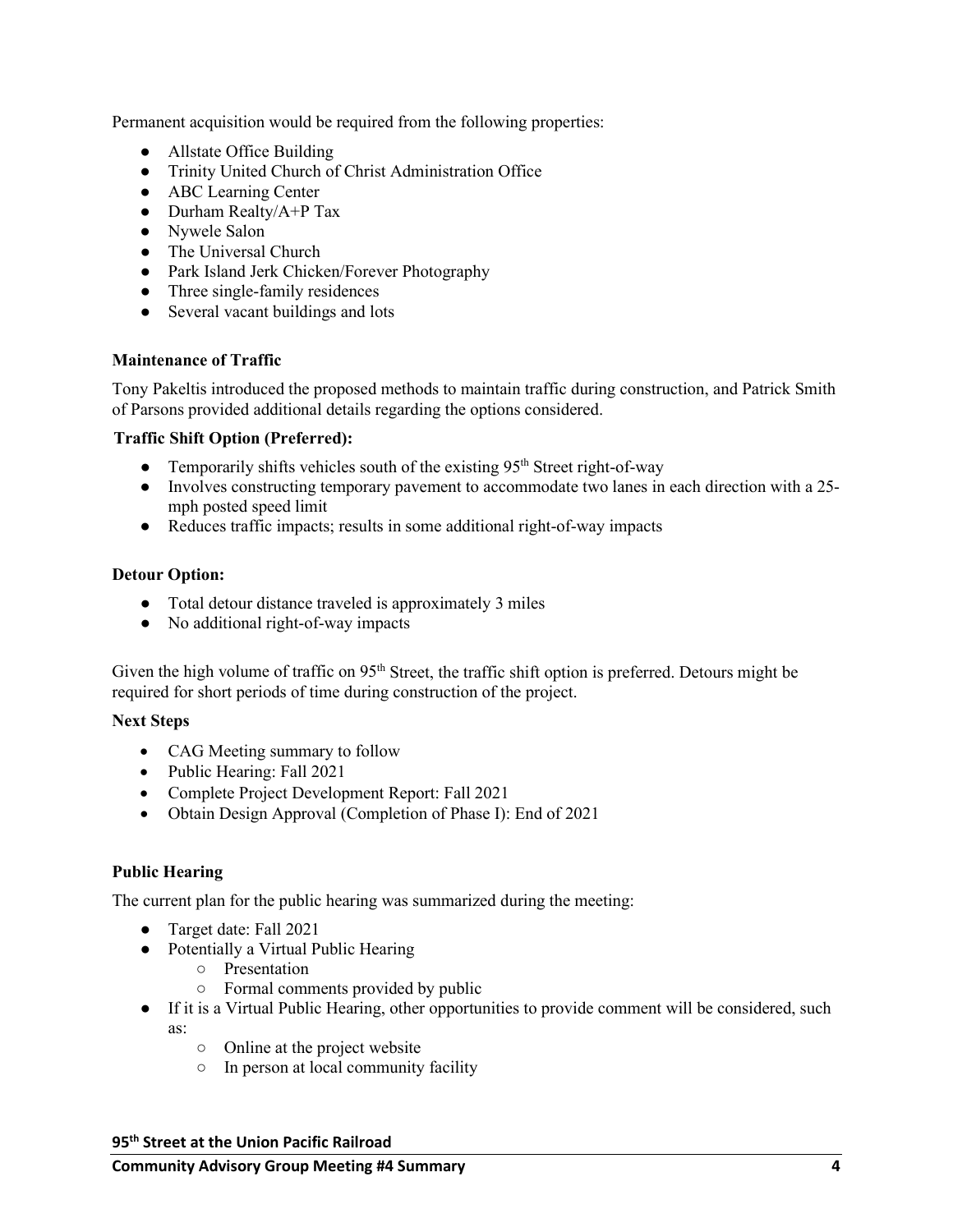- The following methods will be used to get the word out regarding the public hearing date, time, and location:
	- Newspaper advertisements
	- Flyers
	- Mailer to adjacent properties
	- Email blast

# **Summary of Questions**

Charlotte Obodzinski, Pace

- Charlotte asked if all the landscape medians would be eliminated. Mr. Pakeltis stated that they will be eliminated due to the difficulty to maintain them in the area where the roadway gets depressed.
- Charlotte also asked what the left turn traffic volumes were from eastbound  $95<sup>th</sup>$  Street to Eggleston and was there consideration for keeping the landscaping for traffic calming. Mr. Pakeltis noted there is definitely a tradeoff between improving traffic operations, particularly for the church service, and the loss of the landscaped median. Ultimately, the current recommendation is for the left turn lane and the loss of the landscape median.
- Charlotte asked if the temporary roadway would be able to accommodate bus stops. Mr. Pakeltis stated the project team believes that bus stop accommodations can be made, and those details will be worked out in Phase II. The temporary roadway will also accommodate pedestrians. There are currently two bus stops in the eastbound direction and three in the westbound direction along  $95<sup>th</sup>$ Street through the project area.
- Charlotte requested CDOT include Pace in conversations surrounding the right of way so Pace can include sufficient right of way to install planned pulse stations. Mr. Khudeira stated CDOT will continue to coordinate with Pace throughout the project.

# Terrence Wright

• Terrence asked if the presentation will be shared after the CAG #4. Mr. Pakeltis stated that the presentation will be posted on the website, which they have done for the previous three CAG meetings. The presentation and the meeting summary will both be accessible at the project website.

Pastor TD Hughes, Third Baptist Church

● Pastor Hughes asked if there has been an alternative reviewed that will not impact residents or businesses. Mr Pakeltis stated that the feasible build alternatives considered would result in impacts to residents and businesses. The only alternative that would not affect businesses or residents is the no build alternative. The no build alternative is the do-nothing alternative.

Pastor Otis Moss, Trinity United Church of Christ

- Pastor Moss stated that there are about 27,000 residents in Washington Heights and asked how many residents have been included in these conversations. Mr Pakeltis responded that the CAG meetings are intended for a smaller audience, and participation has been similar at all the CAG meetings. Attendance at CAG Meeting #4 is approximately 30 people, excluding the CDOT project team, which is similar to the attendance at the three previous CAG meetings. The next event being planned is the public hearing which is intended for greater community involvement.
- Pastor Moss stated that Trinity would lose the existing community and butterfly garden, farmers market, administrative building, and the cafe being built with a neighborhood grant. During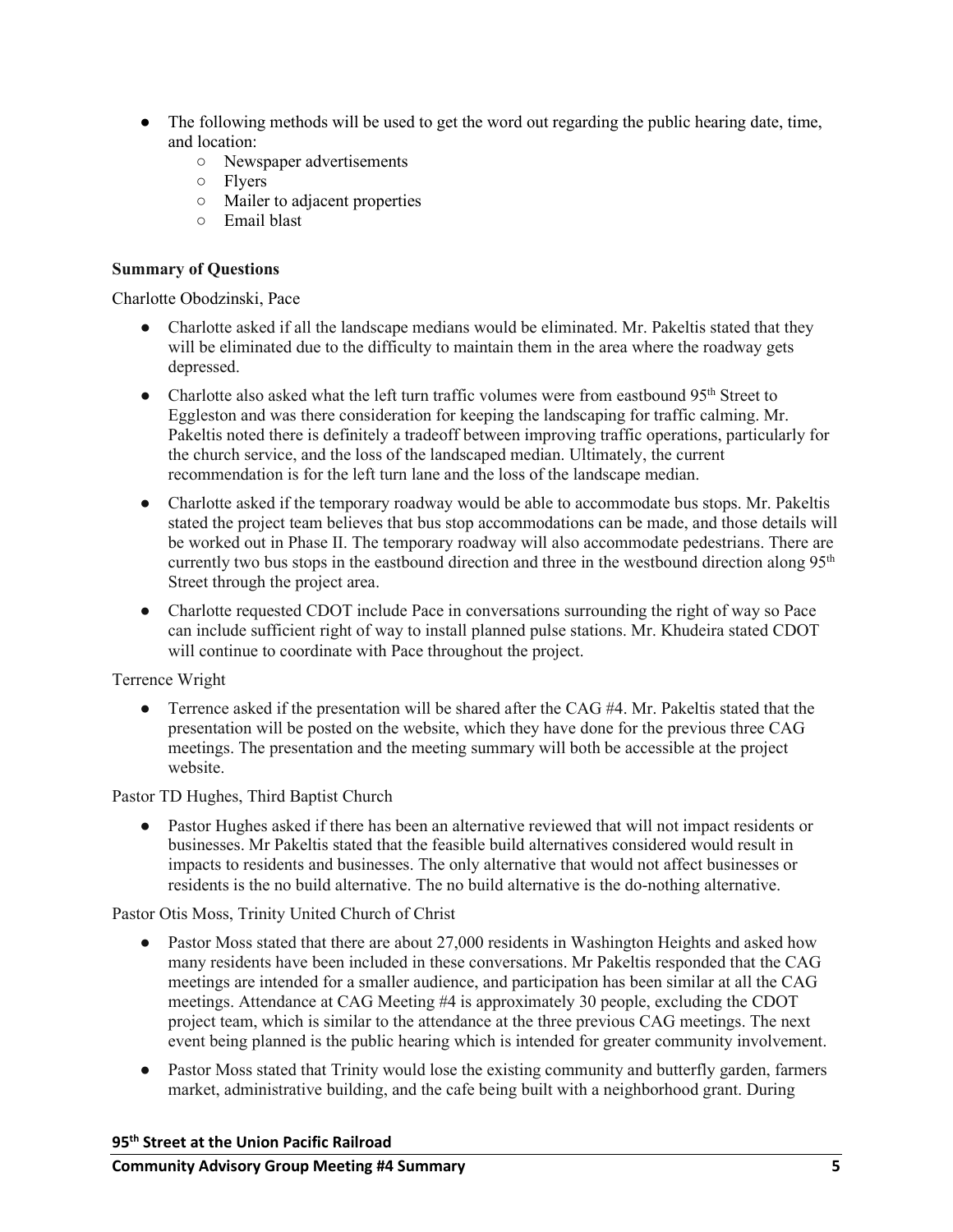construction, access to the church would be impacted, and activities that take place in the church parking lot will be lost. Pastor Moss asked if CDOT has looked at community impacts and examined the alternatives so there is not an impact of losing businesses and community activities. Moss also stated that currently these are community activities that bring access to food and the distribution of food for the community. Mr. Pakeltis stated that in terms of the physical impacts, the CDOT project team is aware of the potential impacts on the church, the Trinity office building, and community gardens, and these impacts were considered in the planning process. The project team has not identified an alternative that eliminates these potential impacts. Mr. Khudeira also noted that during Phase II, additional coordination will occur with affected property owners to determine how to mitigate and/or compensate for the loss of access.

- Pastor Moss asked if they would lose access to Eggleston while they are building the alternative street. Mr. Pakeltis stated that during construction there will be no access to Eggleston from 95th Street.
- Pastor Moss noted that the church has 8,000 congregants. Impacts to church access will create traffic issues in the community as alternate routes off of 95th Street will have to be used to access the church.
- Mr Khudeira stated that Trinity is the main stakeholder of this project, and the CDOT project team will continue to coordinate with Pastor Moss and Trinity United Church of Christ to minimize impacts.

Melvin Thompson, Trinity United Church in Christ/Endeleo Institute

• Melvin Thompson stated that the Endeleo Institute has been invested in the immediate area since 2014. \$2M in funding has been secured for potential development on property that would be impacted by the project. Mr. Thompson indicated he does not believe the alternatives have been exhausted publicly and believes the plan is detrimental to the development of the community. Melvin wants a plan that would address the existing issue while continuing to protect the existing community. Mr. Thompson noted the south side has been impacted by urban renewal planning, and that the 95<sup>th</sup> Street grade separation project runs counter to the goals of the church and community. One of the buildings that would be displaced  $(325 \text{ W}$ .  $95^{\text{th}}$  Street) is required to be preserved for the Endeleo Institute to receive grant funding. According to Melvin, the demolition of buildings on the south and west sides instead of preservation of communities has the potential to depress the community. Mr. Khudeira noted that the CDOT project team will continue to work with affected property owners. He also noted that adjacent parcels that are acquired that are not needed at the end of the project will be available for purchase. Mr. Pakeltis noted that the CDOT project team has met with Melvin twice since the last CAG meeting to discuss the potential impacts of the project. The CDOT project team will continue to evaluate whether impacts can be avoided at 325 W. 95th Street and any other potentially impacted property in the project area. The alternatives development process has been discussed at the CAG meetings, and no solution has been identified that avoids impacting property along 95<sup>th</sup> Street.

Brenda Dixon, Major Taylor Trail Keepers

- Brenda asked if the slides will be shared with the attendees. Mr. Pakeltis stated that the presentation will be posted on the project website.
- Brenda asked if the decisions that were shared were final or are they open to making changes based on the community response. Mr. Pakeltis stated that nothing is final, and the public hearing will offer the opportunity to hear from the community. The project team will continue to work towards minimizing impacts.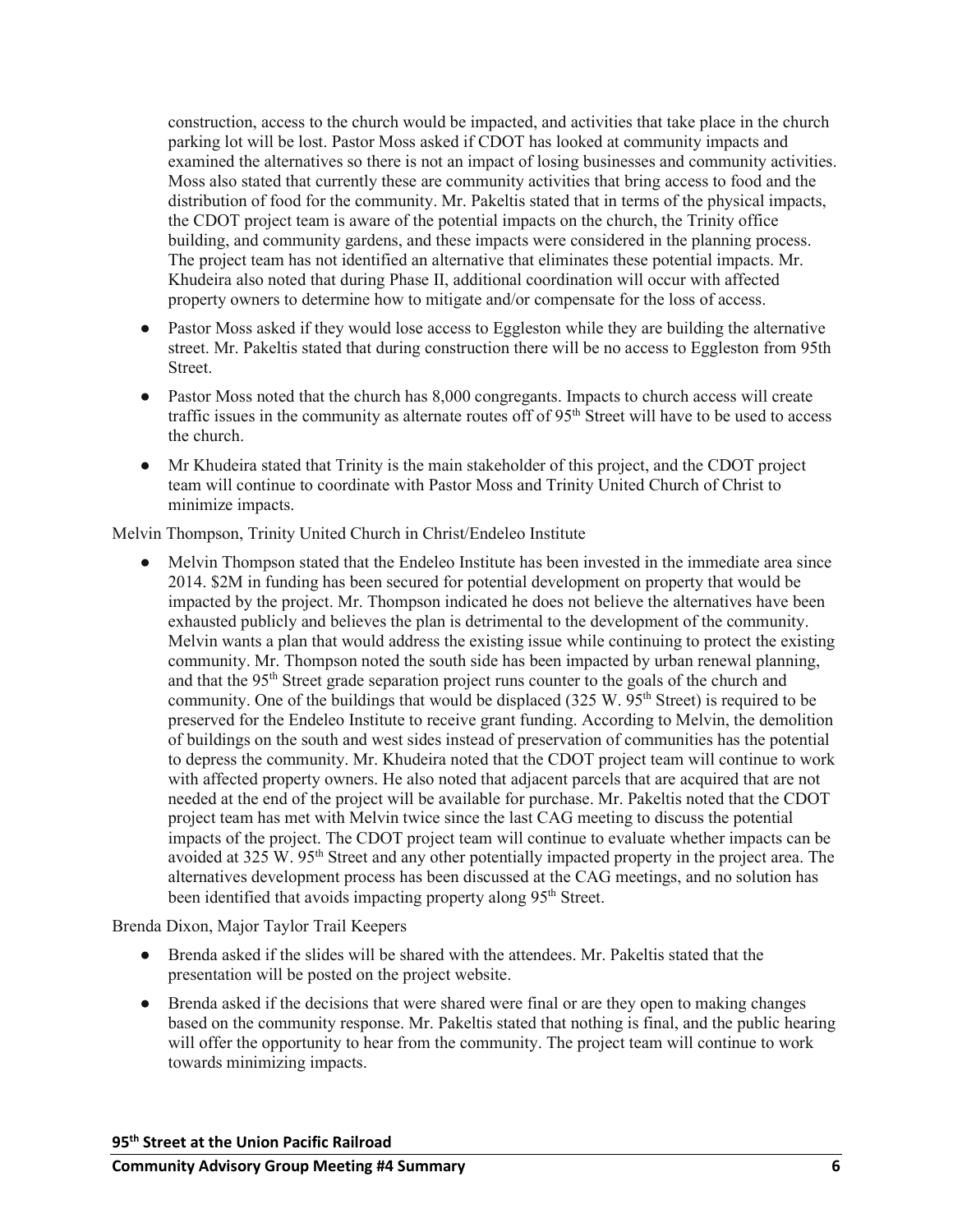- Brenda asked what the process is of presenting an alternative outside of the ones presented. Mr. Khudeira recommended reviewing the alternatives that were considered and evaluated at previous CAG meetings. Any suggestions and comments can be emailed to the project team.
- Brenda asked if bike lanes are being considered. Mr. Khudeira stated that 95th Street currently is not a bike route, and the project will not include bike lanes.

Dallas Gordon

• Dallas asked if the list of attendees will be posted. Mr. Pakeltis stated that the list of participants will be included with the meeting summary.

# **Meeting Conclusion**

Soliman Khudeira thanked everyone for participating and went over the project's next steps:

- A meeting summary will be posted to the project website.
- A public hearing will be scheduled for later this year
- The project website is located at: www.95thuprr.com
- The project point of contact is Tony Pakeltis: [Anthony.Pakeltis@parsons.com,](mailto:Anthony.Pakeltis@parsons.com) (312) 930-5268

Feedback through the CAG is critical to the project's success. Please reach out to the project team if you have any questions regarding the project.